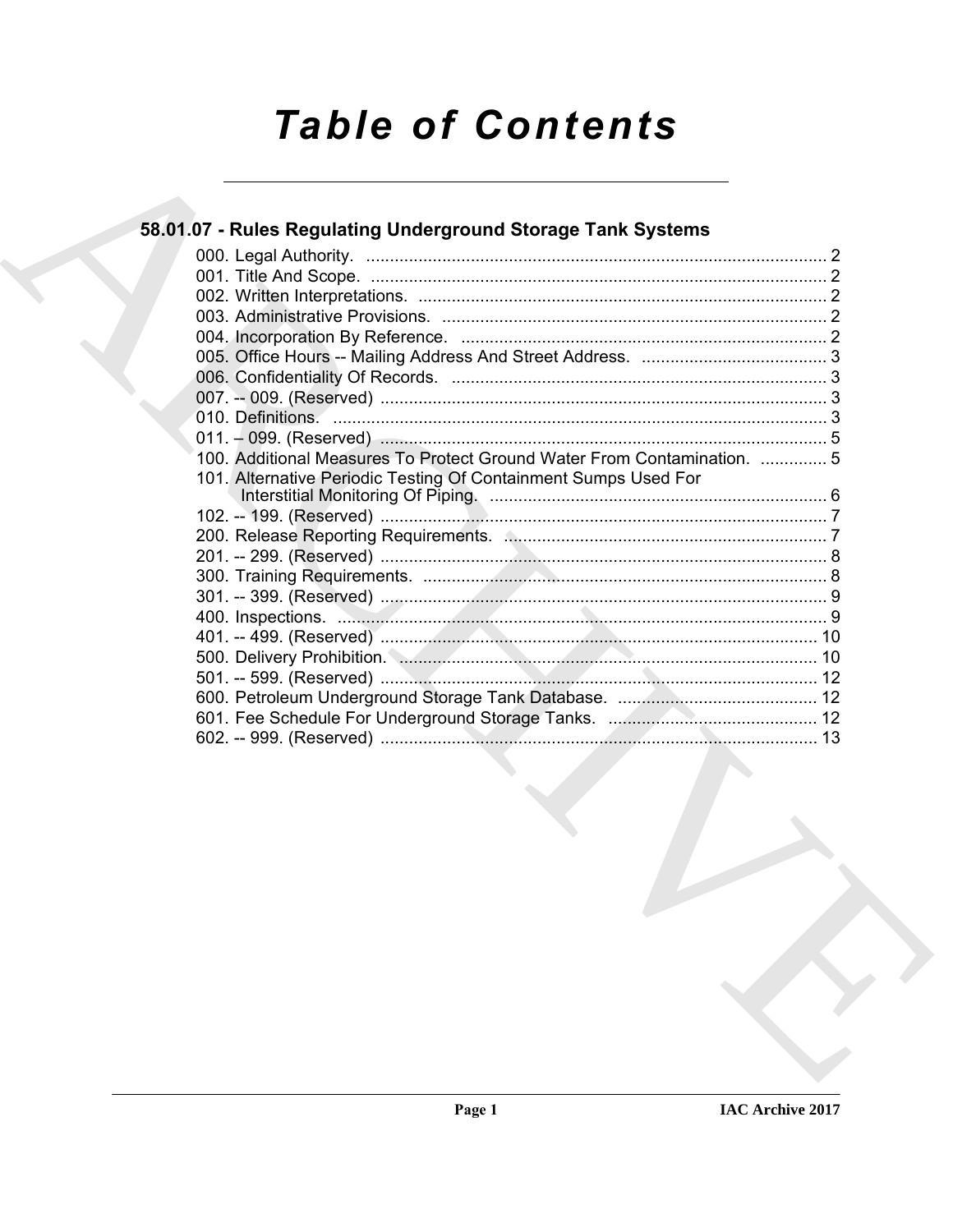#### **IDAPA 58 TITLE 01 CHAPTER 07**

#### **58.01.07 - RULES REGULATING UNDERGROUND STORAGE TANK SYSTEMS**

#### <span id="page-1-1"></span><span id="page-1-0"></span>**000. LEGAL AUTHORITY.**

#### <span id="page-1-2"></span>**001. TITLE AND SCOPE.**

#### <span id="page-1-3"></span>**002. WRITTEN INTERPRETATIONS.**

#### <span id="page-1-4"></span>**003. ADMINISTRATIVE PROVISIONS.**

#### <span id="page-1-5"></span>**004. INCORPORATION BY REFERENCE.**

|                                                                                                                 | Documents Incorporated by Reference. Technical Standards and Corrective Action |  |  |  |             |
|-----------------------------------------------------------------------------------------------------------------|--------------------------------------------------------------------------------|--|--|--|-------------|
| Requirements for Owners and Operators of Underground Storage Tanks, 40 CFR Part 280, revised as of July 1, 2017 |                                                                                |  |  |  |             |
| with the following exceptions:                                                                                  |                                                                                |  |  |  | $(3-24-17)$ |

|                                          | <b>CHAPTER 07</b>                                                                                                                                                                                                                                                                                                                                                                          |                            |
|------------------------------------------|--------------------------------------------------------------------------------------------------------------------------------------------------------------------------------------------------------------------------------------------------------------------------------------------------------------------------------------------------------------------------------------------|----------------------------|
|                                          | 58.01.07 - RULES REGULATING UNDERGROUND STORAGE TANK SYSTEMS                                                                                                                                                                                                                                                                                                                               |                            |
| 000.                                     | LEGAL AUTHORITY.<br>Chapters 1 and 88, Title 39, Idaho Code, grant authority to the Board of Environmental Quality to promulgate rules<br>for the regulation of underground storage tank systems within the state of Idaho.                                                                                                                                                                | $(4-2-08)$                 |
| 001.                                     | TITLE AND SCOPE.                                                                                                                                                                                                                                                                                                                                                                           |                            |
| 01.<br>Systems."                         | Title. These rules shall be cited as IDAPA 58.01.07, "Rules Regulating Underground Storage Tank                                                                                                                                                                                                                                                                                            | $(4-2-08)$                 |
| 02.<br>applicable state or federal laws. | Scope. These rules establish standards and procedures necessary for the regulation of underground<br>storage tank systems. Compliance with these rules shall not relieve persons from the obligation to comply with other                                                                                                                                                                  | $(4-2-08)$                 |
| 002.                                     | <b>WRITTEN INTERPRETATIONS.</b><br>As described in Section $67-5201(19)(b)(iv)$ , Idaho Code, the Department of Environmental Quality may have written<br>statements which pertain to the interpretation of these rules. If available, such written statements can be inspected and<br>copied at cost at the Department of Environmental Quality, 1410 N. Hilton, Boise, Idaho 83706-1255. | $(4-2-08)$                 |
| 003.                                     | <b>ADMINISTRATIVE PROVISIONS.</b><br>Persons may be entitled to appeal agency actions authorized under these rules pursuant to IDAPA 58.01.23, "Rules of<br>Administrative Procedure Before the Board of Environmental Quality."                                                                                                                                                           | $(4-2-08)$                 |
| 004.<br>IDAPA 58.01.07.                  | <b>INCORPORATION BY REFERENCE.</b><br>Any reference to any document identified in Subsection 004.01 shall constitute the full adoption by reference into                                                                                                                                                                                                                                   | $(4-2-08)$                 |
| 01.<br>with the following exceptions:    | Documents Incorporated by Reference. Technical Standards and Corrective Action<br>Requirements for Owners and Operators of Underground Storage Tanks, 40 CFR Part 280, revised as of July 1, 2017                                                                                                                                                                                          | $(3-24-17)$                |
| a.                                       | 40 CFR 280.12, the definition of "Replaced" is excluded;                                                                                                                                                                                                                                                                                                                                   | $(3-24-17)$                |
| b.                                       | 40 CFR 280.12, the definition of "Under-dispenser containment or UDC" is excluded;                                                                                                                                                                                                                                                                                                         | $(3-24-17)$                |
| excluded;                                | 40 CFR 280.20, the introductory paragraph sentence, "In addition, except for suction piping that<br>meets the requirements of Section 280.41(b)(1)(ii)( $\overline{A}$ ) through (E), tanks and piping installed or replaced after April<br>11, 2016 must be secondarily contained and use interstitial monitoring in accordance with Section 280.43(g)," is                               | $(3-24-17)$                |
| d.                                       | 40 CFR 280.20(f), is excluded;                                                                                                                                                                                                                                                                                                                                                             | $(3-24-17)$                |
| e.                                       | 40 CFR $280.34(b)(9)$ , the citation to Section 280.245 is excluded;                                                                                                                                                                                                                                                                                                                       | $(3-24-17)$                |
| f.                                       | 40 CFR $280.41(a)(1)$ , "installed on or before April 11, 2016" is excluded;                                                                                                                                                                                                                                                                                                               | $(3-24-17)$                |
| g.                                       | 40 CFR $280.41(a)(2)$ , is excluded;                                                                                                                                                                                                                                                                                                                                                       | $(3-24-17)$                |
| h.                                       | 40 CFR $280.41(b)(1)$ , "installed on or before April 11, $2016$ " is excluded;                                                                                                                                                                                                                                                                                                            | $(3-24-17)$                |
| i.                                       | 40 CFR $280.41(b)(2)$ , is excluded;                                                                                                                                                                                                                                                                                                                                                       | $(3-24-17)$                |
| excluded;                                | 40 CFR 280.42, Note to paragraph (a), "for tank installed on or before October 13,                                                                                                                                                                                                                                                                                                         | $2015."$ is<br>$(3-24-17)$ |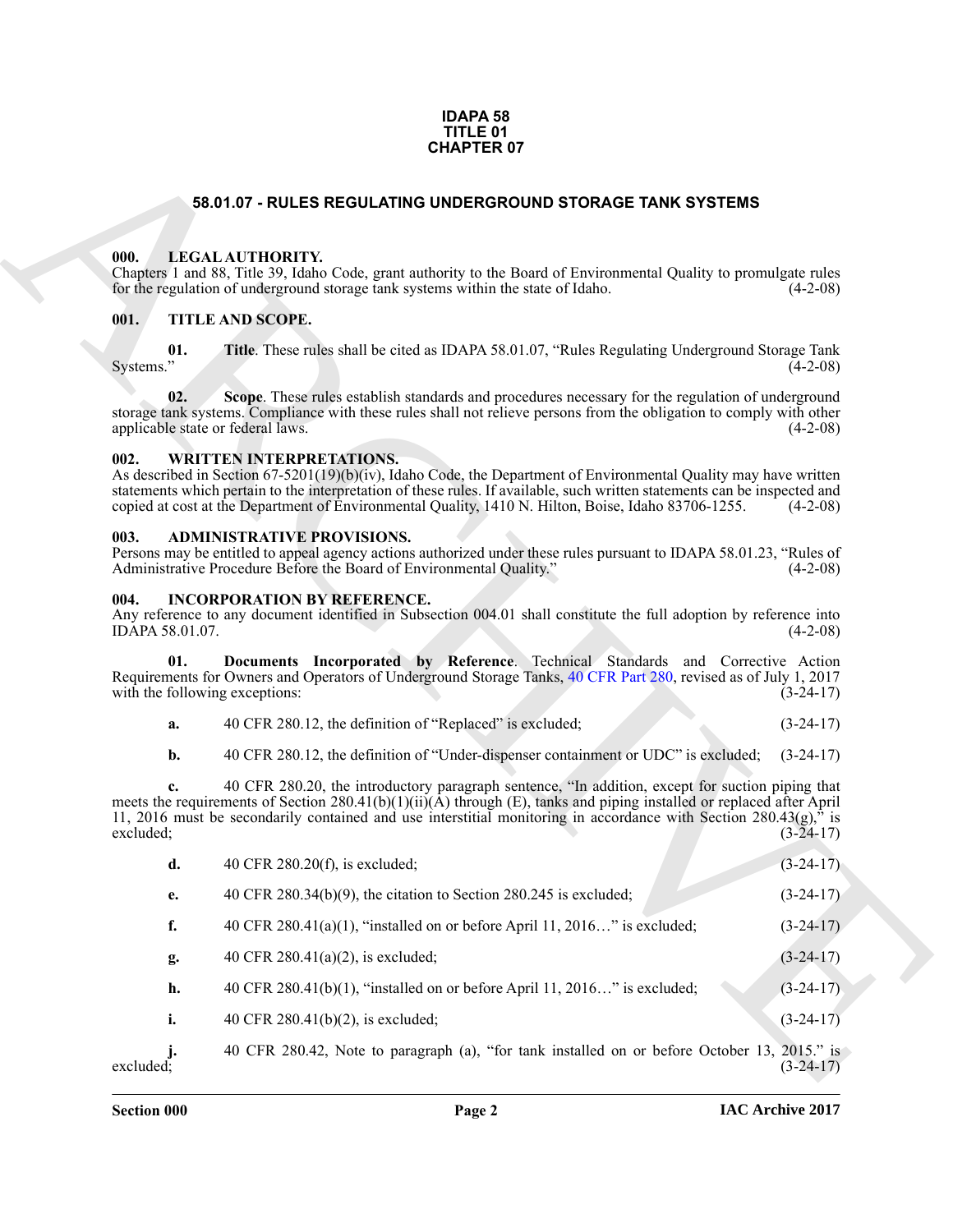*Great from the T[H](www.ecfr.gov)RASE CONSULT[IV](www.deq.idaho.gov)E CONSULTION CONTROL CONSULTIVE CONSULTIVE CONSULTIVE CONSULTIVE CONSULTIVE CONSULTIVE CONSULTIVE CONSULTIVE CONSULTIVE CONSULTIVE CONSULTIVE CONSULTIVE CONSULTIVE CONSULTIVE CONSULTIVE CO* **k.** 40 CFR 280.42(e), "installed on or before October 13, 2015…" is excluded; and (3-24-17) **l.** 40 CFR Part 280 Subpart J is excluded. (3-24-17) **02. Hazardous Substance Underground Storage Tank Systems**. (4-2-08)

**a.** The following items only apply to hazardous substance underground storage tank systems and do not apply to petroleum underground storage tank systems: (4-2-08) (4-2-08)

i. The definition of "Hazardous substance UST system" in 40 CFR 280.12 and use of this term or ns regarding hazardous substance in 40 CFR Part 280; and (4-2-08) regulations regarding hazardous substance in 40 CFR Part 280; and

ii. 40 CFR 280.42 and any reference to 40 CFR 280.42 in 40 CFR Part 280. (4-2-08)

**b.** All other provisions of 40 CFR Part 280 and all provisions of IDAPA 58.01.07 shall apply to is substance underground storage tank systems. (4-2-08) hazardous substance underground storage tank systems.

**03. Consistency.** In the event of conflict or inconsistency between the language in IDAPA 58.01.07 found in 40 CFR Part 280. IDAPA 58.01.07 shall prevail. (4-2-08) and that found in  $40$  CFR Part  $280$ , IDAPA  $58.01.07$  shall prevail.

**04.** Stringency. IDAPA 58.01.07 shall be no more stringent than federal law or regulations governing und storage tank systems. (4-2-08) underground storage tank systems.

**05.** Availability of Referenced Material. The federal regulations adopted by reference can be at the following locations: (4-2-08) obtained at the following locations:

<span id="page-2-4"></span>**a.** U.S. Government Printing Office, www.ecfr.gov; and (4-2-08)

**b.** Department of Environmental Quality, Hearing Coordinator, 1410 N. Hilton, Boise, ID 83706-<br>08)373-0502. (4-2-08) 1255, (208)373-0502.

#### <span id="page-2-0"></span>**005. OFFICE HOURS -- MAILING ADDRESS AND STREET ADDRESS.**

The state office of the Department of Environmental Quality and the office of the Board of Environmental Quality are located at 1410 N. Hilton, Boise, Idaho 83706-1255, (208) 373-0502, www.deq.idaho.gov. The office hours are 8 a.m. to 5 p.m. Monday through Friday. (4-2-08) a.m. to  $5$  p.m. Monday through Friday.

#### <span id="page-2-1"></span>**006. CONFIDENTIALITY OF RECORDS.**

Information obtained by the Department under these rules is subject to public disclosure pursuant to the provisions of Title 74, Chapter 1, Idaho Code, and IDAPA 58.01.21, "Rules Governing the Protection and Disclosure of Records in the Possession of the Idaho Department of Environmental Quality." (4-2-08) the Possession of the Idaho Department of Environmental Quality."

<span id="page-2-2"></span>**007. -- 009. (RESERVED)**

#### <span id="page-2-5"></span><span id="page-2-3"></span>**010. DEFINITIONS.**

For the purpose of the rules contained in IDAPA 58.01.07, "Rules Regulating Underground Storage Tank Systems,"<br>the following definitions apply: (4-2-08) the following definitions apply:

<span id="page-2-7"></span><span id="page-2-6"></span>**01. Board**. The Idaho Board of Environmental Quality. (4-2-08)

**02.** Community Water System. A public water system that serves at least fifteen (15) service connections used by year-round residents of the area served by the system or regularly serves at least twenty-five (25) year-round residents.

- <span id="page-2-8"></span>**03. Department**. The Idaho Department of Environmental Quality. (4-2-08)
- <span id="page-2-9"></span>**04. Director**.The Director of the Idaho Department of Environmental Quality or his authorized agent.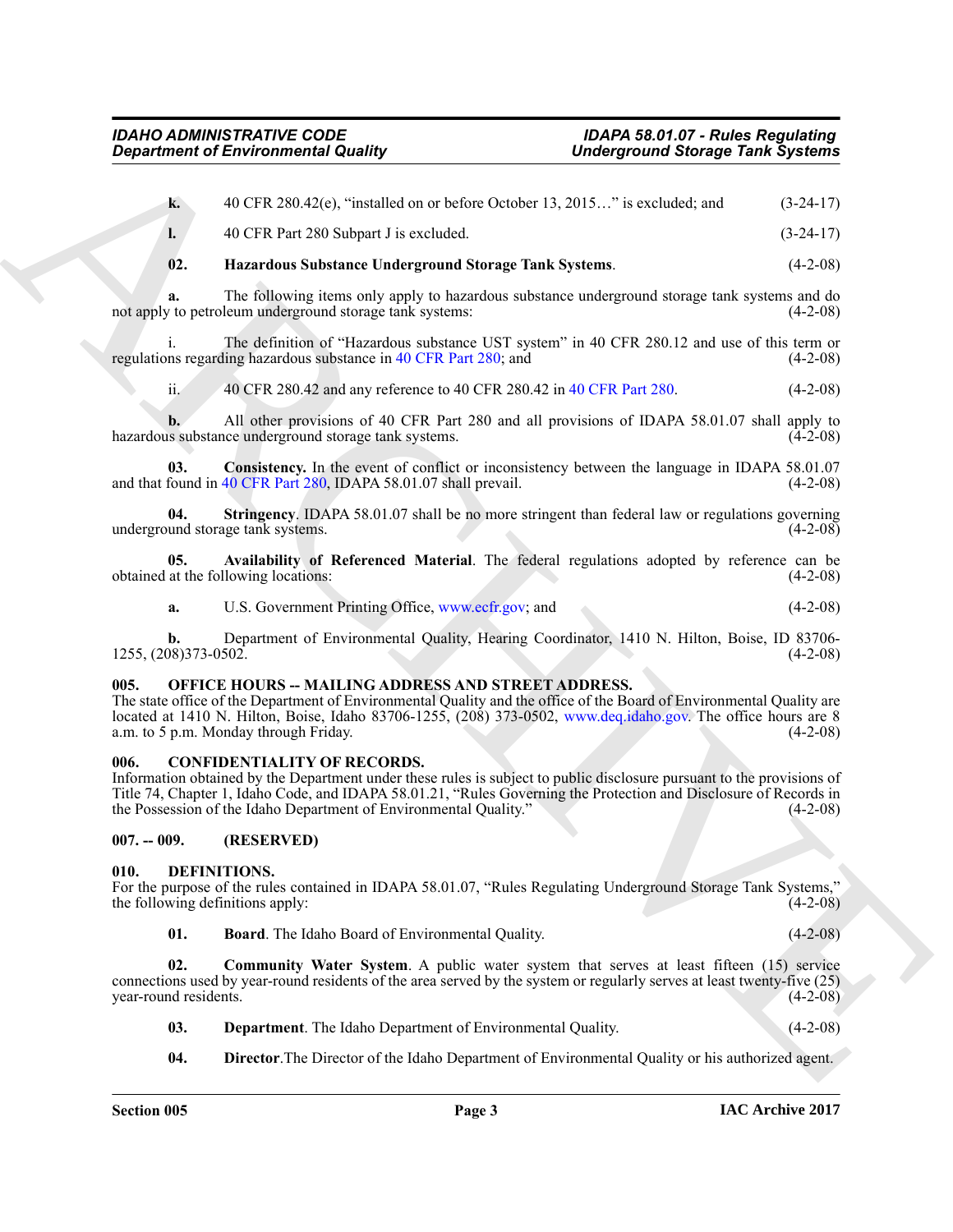$(4-2-08)$ 

**05.** Existing. Solely for purposes of determining when secondary containment is required, existing is when a petroleum underground storage tank, piping, motor fuel dispensing system, facility, public water system or potable drinking water well is in place when a new installation or replacement of a tank, piping, or motor fuel dispensing system begins. (4-2-08)

<span id="page-3-2"></span><span id="page-3-1"></span><span id="page-3-0"></span>**06. EPA**. The United States Environmental Protection Agency. (4-2-08)

**07. Installation of a New Motor Fuel Dispenser System**. The installation of a new motor fuel dispenser and the equipment necessary to connect the dispenser to the petroleum underground storage tank system. This equipment may include flexible connectors, risers, or other transitional components that are beneath the dispenser, below the shear valve, and connect the dispenser to the piping. It does not mean the installation of a motor fuel dispenser installed separately from the equipment needed to connect the dispenser to the petroleum underground storage tank system. (4-2-08)

<span id="page-3-3"></span>**08.** Installer. Any person who installs a new or replacement petroleum underground storage tank (4-2-08) system. (4-2-08)

<span id="page-3-4"></span>**09. New Underground Storage Tank**. Has the same meaning as "underground storage tank or UST" in 40 CFR 280.12, except that such term includes tanks that have been previously used and meet the requirements of 40 CFR 280.20(a). 40 CFR 280.20(a).

<span id="page-3-5"></span>**10.** Non-Community Water System. A public water system that is not a community water system. A non-community water system is either a transient non-community water system or a non-transient non-community water system.  $(4-2-08)$ water system. (4-2-08) (4-2-08)

<span id="page-3-6"></span>**11. Piping**. A hollow cylinder or a tubular conduit constructed of non-earthen materials that routinely contains and conveys regulated petroleum substances from the petroleum underground storage tank(s) to the dispenser(s) or other end-use equipment. It does not mean vent, vapor recovery, or fill lines that do not routinely contain regulated petroleum substances. (4-2-08) contain regulated petroleum substances.

<span id="page-3-7"></span>**12. Potable Drinking Water Well**. Any hole (dug, driven, drilled, or bored) that extends into the earth until it meets ground water which supplies water for a non-community public water system or otherwise supplies water for household use (consisting of drinking, bathing, and cooking, or other similar uses). Such wells may provide water to entities such as a single-family residence, group of residences, businesses, schools, parks, campgrounds, and other permanent or seasonal communities. (4-2-08)

<span id="page-3-9"></span><span id="page-3-8"></span>**13. Product Deliverer**. Any person who delivers or deposits product into a petroleum underground storage tank. This term may include major oil companies, jobbers, petroleum transportation companies, or other<br>(4-2-08) product delivery entities.

*Gregorians of Environmental Quality*<br> **Conservation of Structure Conservation** of the propose of determining when secondary conservation is required external as a state of the system of the system of the system of the **14. Public Water System**. A system for the provision to the public of water for human consumption through pipes or, after August 5, 1998, other constructed conveyances, if such system has at least fifteen (15) service connections or regularly serves an average of at least twenty-five (25) individuals daily at least sixty (60) days out of the year. Such term includes: any collection, treatment, storage, and distribution facilities under control of the operator of such system and used primarily in connection with such system; and, any collection or pretreatment storage facilities not under such control which are used primarily in connection with such system. Such term does not include any "special irrigation district." A public water system is either a "community water system" or a "noncommunity water system."

**15. Red Tag**. A tamper-resistant tag, device, or mechanism attached to the tank's fill pipes that clearly identifies a petroleum underground storage tank as ineligible for product delivery. The tag or device shall be visible to the product deliverer and shall clearly state that it is unlawful to deliver to, deposit into, or accept product into the ineligible petroleum underground storage tank. ineligible petroleum underground storage tank.

<span id="page-3-11"></span><span id="page-3-10"></span>**16. Replace**. As it applies to petroleum underground storage tanks and piping, replace is defined as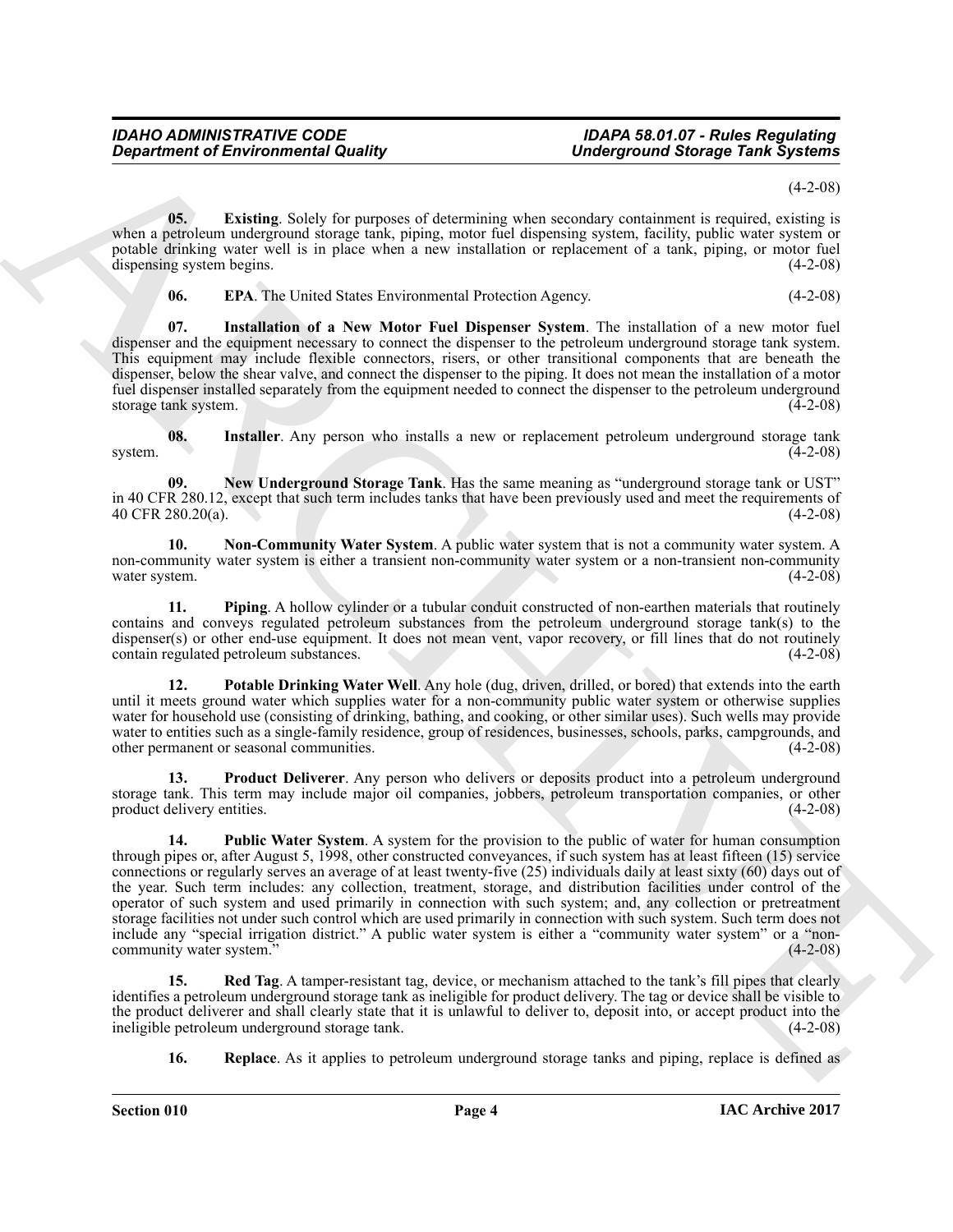follows: (4-2-08)

**a.** Petroleum Underground Storage Tank. Replace means to remove an existing tank and install a new  $\text{(4-2-08)}$ 

**b.** Piping. Replace means to remove and put back in one hundred (100) percent of the piping, excluding connectors, connected to a single petroleum underground storage tank system. This definition does not alter the requirement in 40 CFR 280.33(c) to replace metal pipe sections and fittings that have released product as a result of corrosion or other damage. A replacement of metal pipe section and fittings pursuant to 40 CFR 280.33(c) shall be considered a replacement under this definition only if one hundred  $(100)$  percent of the metal piping, excluding connectors, is replaced.  $(4-2-08)$ 

**17. Under-Dispenser Spill Containment**. Containment underneath a dispenser that will prevent leaks dispenser from reaching soil or ground water. Such containment must: (4-2-08) from the dispenser from reaching soil or ground water. Such containment must:

<span id="page-4-6"></span>**a.** At installation or modification, be liquid-tight on its sides, bottom, and at any penetrations; and  $(4-2-08)$ 

**b.** Be compatible with the substance conveyed by the piping; and either (4-2-08)

**c.** Allow for visual inspection and access to the components in the containment system; or  $(4-2-08)$ 

**d.** Be monitored for releases using a release detection method that meets the requirements of 40 CFR 280.43(g).  $280.43(g)$ . (4-2-08)

#### <span id="page-4-0"></span>**011. – 099. (RESERVED)**

#### <span id="page-4-1"></span>**100. ADDITIONAL MEASURES TO PROTECT GROUND WATER FROM CONTAMINATION.**

<span id="page-4-3"></span><span id="page-4-2"></span>**01.** Notification. An owner, operator or designee must: (4-2-08)

**a.** Provide written notice to the Department thirty (30) days prior to the installation of a new piping r a new or replacement petroleum underground storage tank. (4-2-08) system or a new or replacement petroleum underground storage tank.

**b.** Provide notice to the Department twenty-four (24) hours prior to the installation of a replacement (4-2-08) piping system.

<span id="page-4-4"></span>**02. Notification Forms**. The written notice required in Subsection 100.01.a. shall be made upon forms provided by the Department. (4-2-08)

<span id="page-4-5"></span>**03. Requirements for Petroleum UST Systems**. Owners, operators, and installers of a new or replacement petroleum underground storage tank or piping system shall comply with the following requirements.  $(4-2-08)$ 

*Given the internal Country Conservere Country and Country Conservere Country Conservere Country Conservere Country Country Country Country Country Country Country Country Country Country Country Country Country Country* **a.** Each new petroleum underground storage tank, or piping connected to any such new tank, installed after February 23, 2007, or any existing petroleum underground storage tank, or existing piping connected to such existing tank, that is replaced after February 23, 2007, shall have secondary containment and be monitored for leaks if the new or replaced petroleum underground storage tank or piping is within one thousand (1,000) feet of any existing public water system or any existing potable drinking water well. At a minimum, secondary containment systems must be designed, constructed, and installed to contain regulated substances released from the tank system until they are detected and removed, prevent the release of regulated substances to the environment at any time during the operational life of the petroleum underground storage tank system, and be checked for evidence of a release at least every thirty  $(30)$  days. The following conditions are excluded:

i. Suction piping that meets the requirements of 40 CFR 280.41(b)(1)(ii)(A) through (E);  $(3-24-17)$ 

ii. Piping that manifolds two (2) or more petroleum underground storage tanks together; (4-2-08)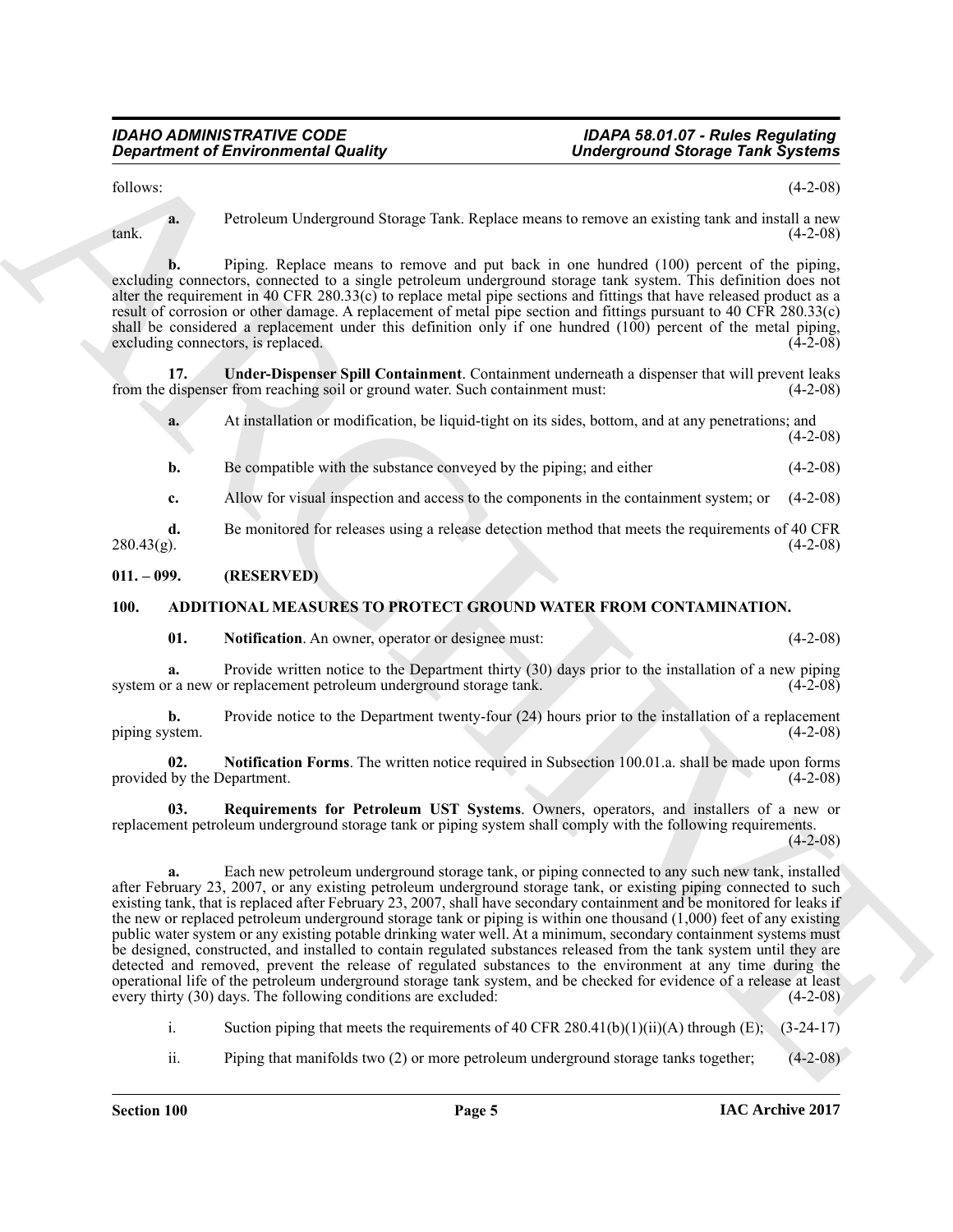iii. Existing piping to which new piping is connected to install a dispenser; and (4-2-08)

iv. Tanks identified in 40 CFR 280.10(b).  $(4-2-08)$ 

**b.** If the owner installs, within one (1) year, a potable drinking water well at the new facility that is within one thousand (1,000) feet of the petroleum underground tanks, piping, or motor fuel dispenser system as part of the new underground storage tank facility installation, secondary containment and under-dispenser containment are required, regardless of whether the well is installed before or after the petroleum underground tanks, piping, and motor fuel dispenser system are installed. (4-2-08) motor fuel dispenser system are installed.

*Department of Environmental Quality* Uniterspectively the supercond Stateger Test Systems<br>
in Example the sum and the sum and the sum and the sum and the sum and the sum and the sum and the sum and the sum and the sum The notice required in Subsection 100.01 shall indicate whether the new or replacement installation is within one thousand (1,000) feet of an existing public water system or any existing potable drinking water well. If the owner and installer certify that the installation is not within one thousand  $(1,000)$  feet of an existing public water system or any existing potable drinking water well, the owner, operator or designee shall provide and maintain documentation showing that a reasonable investigation of water systems and drinking water wells was undertaken. A reasonable investigation includes, but is not limited to, a search of the records of: (4-2-08) reasonable investigation includes, but is not limited to, a search of the records of:

The public or private water service provider in the area which the new or replacement installation is (4-2-08) located (if any);

ii. The city or county in which the new or replacement installation is located; (4-2-08)

iii. The Idaho Department of Water Resources; and (4-2-08)

iv. The Idaho Department of Environmental Quality. (4-2-08)

**d.** In the case of a replacement of an existing petroleum underground storage tank or existing piping connected to the petroleum underground storage tank, Section 100 shall apply only to the specific petroleum underground storage tank or piping being replaced, not to other petroleum underground storage tanks and connected pipes comprising such system. (4-2-08) pipes comprising such system.

**e.** Each installation of a new motor fuel dispenser system shall include under-dispenser spill containment if the new dispenser is within one thousand  $(1,000)$  feet of any existing public water system or any existing potable drinking water well. existing potable drinking water well.

<span id="page-5-2"></span>**04. Requirements for Hazardous Substance UST Systems**. Owners, operators, and installers of a new or replacement hazardous substance underground storage tank or piping system shall have secondary containment as required in 40 CFR 280.42. (4-2-08)

<span id="page-5-1"></span>**05. Certification**. Owners and operators shall also comply with the certification requirements of 40  $CFR 280.22(f)$  as incorporated by reference into these rules.  $(4-2-08)$ 

#### <span id="page-5-3"></span><span id="page-5-0"></span>**101. ALTERNATIVE PERIODIC TESTING OF CONTAINMENT SUMPS USED FOR INTERSTITIAL MONITORING OF PIPING.**

#### <span id="page-5-4"></span>**01. Applicability**. (3-24-17)

**a.** The alternative test method in Subsection 101.02 shall only be used for containment sumps that are performing continuous interstitial monitoring as a piping release detection method where an electronic sump sensor is installed and connected to an electronic monitoring device, such as an automatic tank gauge, or where the piping within a containment sump is continuous to a containment sump which has an electronic sump sensor installed and<br>connected to an electronic monitoring device, such as an automatic tank gauge. (3-24-17) connected to an electronic monitoring device, such as an automatic tank gauge.

i. The sump sensor in Subsection 101.01.a. must be positioned in the containment sump according to turer instructions and at the lowest possible point in the containment sump. (3-24-17) manufacturer instructions and at the lowest possible point in the containment sump.

ii. The sump sensor in Subsection 101.01.a. must be wired and programmed appropriately to shut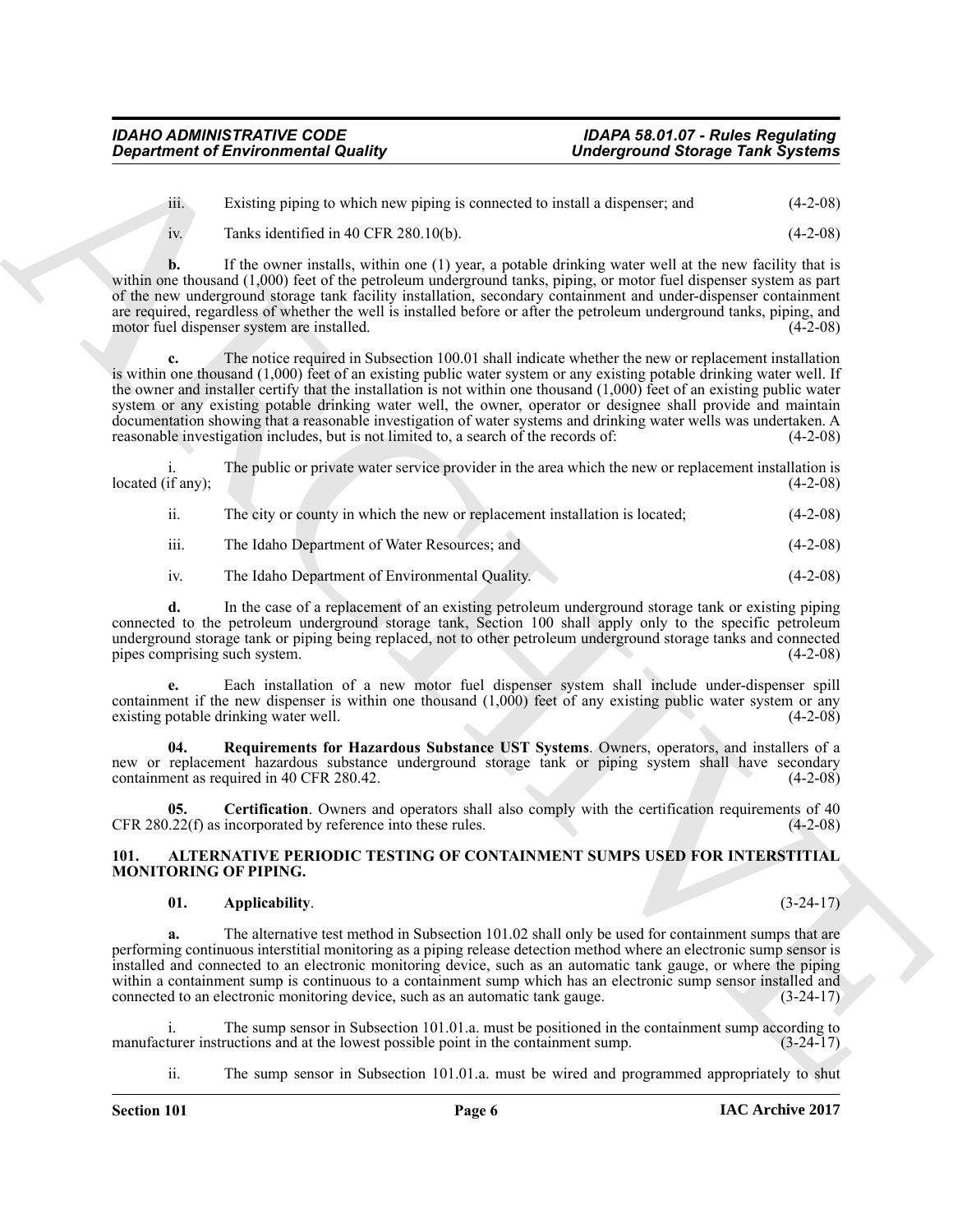#### <span id="page-6-2"></span>**02. Alternative Test Method Allowed**. (3-24-17)

#### <span id="page-6-0"></span>**102. -- 199. (RESERVED)**

#### <span id="page-6-1"></span>**200. RELEASE REPORTING REQUIREMENTS.**

#### <span id="page-6-4"></span><span id="page-6-3"></span>**01. Information to be Reported**. (4-2-08)

<span id="page-6-5"></span>

|     | The release source; and | $(4-2-08)$ |
|-----|-------------------------|------------|
| ii. | The release cause.      | $(4-2-08)$ |

|                 |                           | <b>Department of Environmental Quality</b>                                                                                                                                                                                                                                                                                                                                                              | <b>Underground Storage Tank Systems</b> |  |
|-----------------|---------------------------|---------------------------------------------------------------------------------------------------------------------------------------------------------------------------------------------------------------------------------------------------------------------------------------------------------------------------------------------------------------------------------------------------------|-----------------------------------------|--|
|                 | containment sump.         | down power to the submersible turbine pump (positive shutdown) when the sensor is in contact with liquid in any                                                                                                                                                                                                                                                                                         | $(3-24-17)$                             |  |
|                 | iii.<br>containment sump. | If new dispensers are added and Subsection 101.01.a.ii. cannot be achieved (no electrical conduit,<br>not enough sensor ports, etc.), an electronic stand-alone dispenser containment sump sensor may be used if it is wired<br>appropriately to shut down power to the dispenser when the sensor is in contact with liquid in the dispenser                                                            | $(3-24-17)$                             |  |
|                 | b.                        | The Department may not allow the alternative test method in Subsection 101.02 if it determines the<br>containment sump, penetration fittings, or containment sump sensors are not constructed or positioned in a manner<br>that will accommodate the alternative testing or prevent releases to the environment (i.e., penetration fittings are too<br>close to the containment sump bottom).           | $(3-24-17)$                             |  |
|                 | 02.                       | <b>Alternative Test Method Allowed.</b>                                                                                                                                                                                                                                                                                                                                                                 | $(3-24-17)$                             |  |
|                 |                           | As an alternative to the allowable test method in 40 CFR $280.35(a)(1)(ii)(A)-(C)$ , containment<br>sumps used for interstitial monitoring of piping may be tested as follows:                                                                                                                                                                                                                          | $(3-24-17)$                             |  |
| test;           | $\mathbf{i}$ .            | Temporarily remove any interstitial monitoring containment sump sensors before conducting the                                                                                                                                                                                                                                                                                                           | $(3-24-17)$                             |  |
| $(15)$ minutes; | <i>ii.</i>                | Add water to the containment sump up to a point directly beneath the first containment sump<br>penetration fitting from the bottom of the containment sump. The water must be allowed to settle for at least fifteen                                                                                                                                                                                    | $(3-24-17)$                             |  |
|                 | iii.                      | Place a measuring stick that has one sixteenth $(1/16th)$ inch increments into the lowest point in the<br>containment sump and extending above the water level in the sump; and                                                                                                                                                                                                                         | $(3-24-17)$                             |  |
|                 | iv.                       | Document the initial water level measurement as measured from the bottom of the containment<br>sump. After one (1) hour, document the ending water level measurement. If the water level changes less than one<br>eighth (1/8th) inch, the containment sump passes the integrity test. If the water level changes one eighth (1/8th) inch<br>or greater, the containment sump fails the integrity test. | $(3-24-17)$                             |  |
|                 | b.                        | Upon completion of the test, remove all water and properly dispose of it. Reinstall any interstitial<br>monitoring sensors. Reinstall all containment sump lids, gaskets, and covers.                                                                                                                                                                                                                   | $(3-24-17)$                             |  |
| $102. - 199.$   |                           | (RESERVED)                                                                                                                                                                                                                                                                                                                                                                                              |                                         |  |
| 200.            |                           | RELEASE REPORTING REQUIREMENTS.                                                                                                                                                                                                                                                                                                                                                                         |                                         |  |
|                 | 01.                       | <b>Information to be Reported.</b>                                                                                                                                                                                                                                                                                                                                                                      | $(4-2-08)$                              |  |
|                 | a.                        | In addition to the requirements in IDAPA 58.01.02, "Water Quality Standards," Subsection 851.01,<br>owners or operators shall report the following information regarding confirmed petroleum underground storage tank<br>releases to the Department on forms provided by the Department:                                                                                                                | $(4-2-08)$                              |  |
|                 | $\mathbf{i}$ .            | The release source; and                                                                                                                                                                                                                                                                                                                                                                                 | $(4-2-08)$                              |  |
|                 | ii.                       | The release cause.                                                                                                                                                                                                                                                                                                                                                                                      | $(4-2-08)$                              |  |
|                 | b.                        | Releases less than twenty-five $(25)$ gallons that are cleaned up within twenty-four $(24)$ hours, and<br>which do not cause a sheen on nearby surface water, do not need to be reported.                                                                                                                                                                                                               | $(4-2-08)$                              |  |
|                 | 02.                       | Release Sources. Release sources may include, but are not limited to the following:                                                                                                                                                                                                                                                                                                                     | $(4-2-08)$                              |  |
|                 | a.                        | Petroleum Underground Storage Tanks;                                                                                                                                                                                                                                                                                                                                                                    | $(4-2-08)$                              |  |
|                 | $\mathbf{b}$ .            | Piping;                                                                                                                                                                                                                                                                                                                                                                                                 | $(4-2-08)$                              |  |
|                 |                           |                                                                                                                                                                                                                                                                                                                                                                                                         |                                         |  |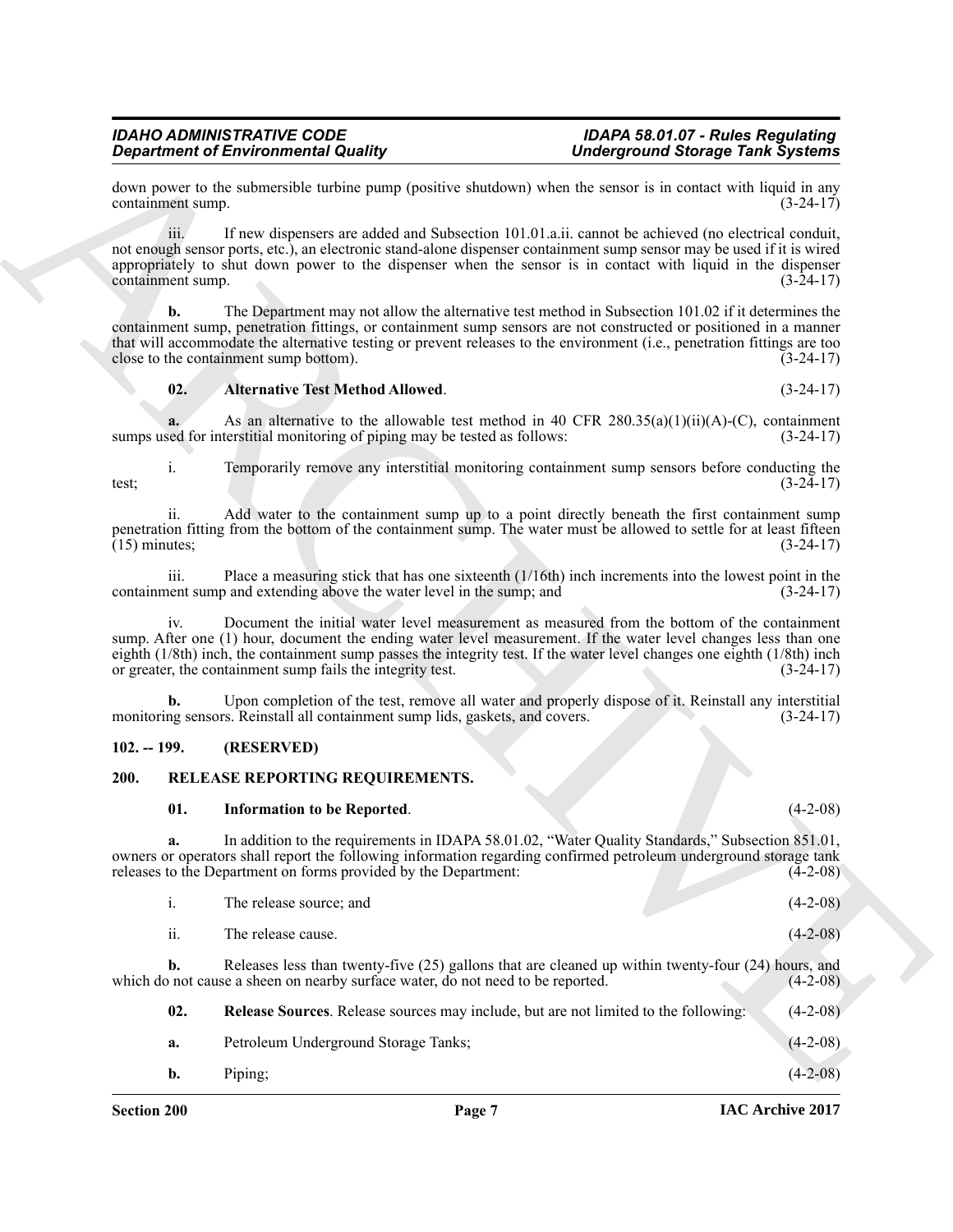**c.** Dispensers, which include the dispenser and equipment used to connect the dispenser to the piping. A release from a suction pump or components located above the shear valve would be an example of a release from the dispenser;

**d.** Submersible turbine pump area, which includes the submersible turbine pump head (typically located in the tank sump), the line leak detector, and the piping that connects the submersible turbine pump to the petroleum underground storage tank; and (4-2-08)

Delivery problem, which identifies releases that occurred during product delivery to the petroleum ge tank. Typical causes associated with this source are spills and overfills. (4-2-08) underground storage tank. Typical causes associated with this source are spills and overfills.

<span id="page-7-2"></span>**03. Release Causes**. Release causes may include, but are not limited to the following: (4-2-08)

Spills which may occur when the delivery hose is disconnected from the fill pipe of the petroleum ge tank or when the nozzle is removed from the vehicle at the dispenser; (4-2-08) underground storage tank or when the nozzle is removed from the vehicle at the dispenser; (4-2-08)

**b.** Overfills which may occur from the fill pipe at the petroleum underground storage tank or when the nozzle fails to shut off at the dispenser; (4-2-08)

**c.** Physical or mechanical damage of all types except corrosion. Examples include a puncture of the petroleum underground storage tank or piping, loose fittings, broken components, and components that have changed<br>dimension like elongation or swelling;<br>(4-2-08) dimension like elongation or swelling;

<span id="page-7-3"></span>**d.** Corrosion of a metal tank, piping, flex connector, or other component; and  $(4-2-08)$ 

**e.** Installation problem that occurs specifically because the underground storage tank system was not properly.  $(4-2-08)$ installed properly.

*Gregarinnes of Environmental Quality* Uniterground Storage Their Systems<br>
A subsection a Discussion which the discussion and variation set of the meaning of the mean of the mean of the mean of the mean of the mean of t **04. Requirements**. The reporting required in Section 200 shall be reported to the Department within ninety (90) days of a confirmed release. The reporting requirement in Section 200 shall not relieve owners or operators from the obligation to comply with 40 CFR Part 280 Subpart E "Release Reporting, Investigation, and Confirmation," IDAPA 58.01.02, "Water Quality Standards," Section 851, "Petroleum Release Reporting, Investigation, and Confirmation," and IDAPA 58.01.02, "Water Quality Standards," Section 852, "Petroleum Release Response and Corrective Action." (3-24-17)

#### <span id="page-7-0"></span>**201. -- 299. (RESERVED)**

#### <span id="page-7-4"></span><span id="page-7-1"></span>**300. TRAINING REQUIREMENTS.**

<span id="page-7-5"></span>**01. Requirements**. The Department shall adopt a training program to help owners and operators with the requirements of these rules. The training program requirements shall: (4-2-08) comply with the requirements of these rules. The training program requirements shall:

**a.** Be consistent with 42 U.S.C. 6991i(a), as amended by the Underground Storage Tank Compliance b.L. 109-58, title XV, sec. 1524(a), Aug. 8, 2005); Act, (Pub.L. 109-58, title XV, sec. 1524(a), Aug. 8, 2005);

**b.** Be developed in cooperation with petroleum underground storage tank owners and tank operators;  $(4-2-08)$ 

**c.** Take into consideration training programs implemented by petroleum underground storage tank nd operators as of August 8, 2005; owners and operators as of August 8, 2005;

**d.** Provide for training to be conducted on site or at another mutually convenient location; and

 $(4-2-08)$ 

**e.** Be appropriately communicated to petroleum underground storage tank owners and operators.

 $(4-2-08)$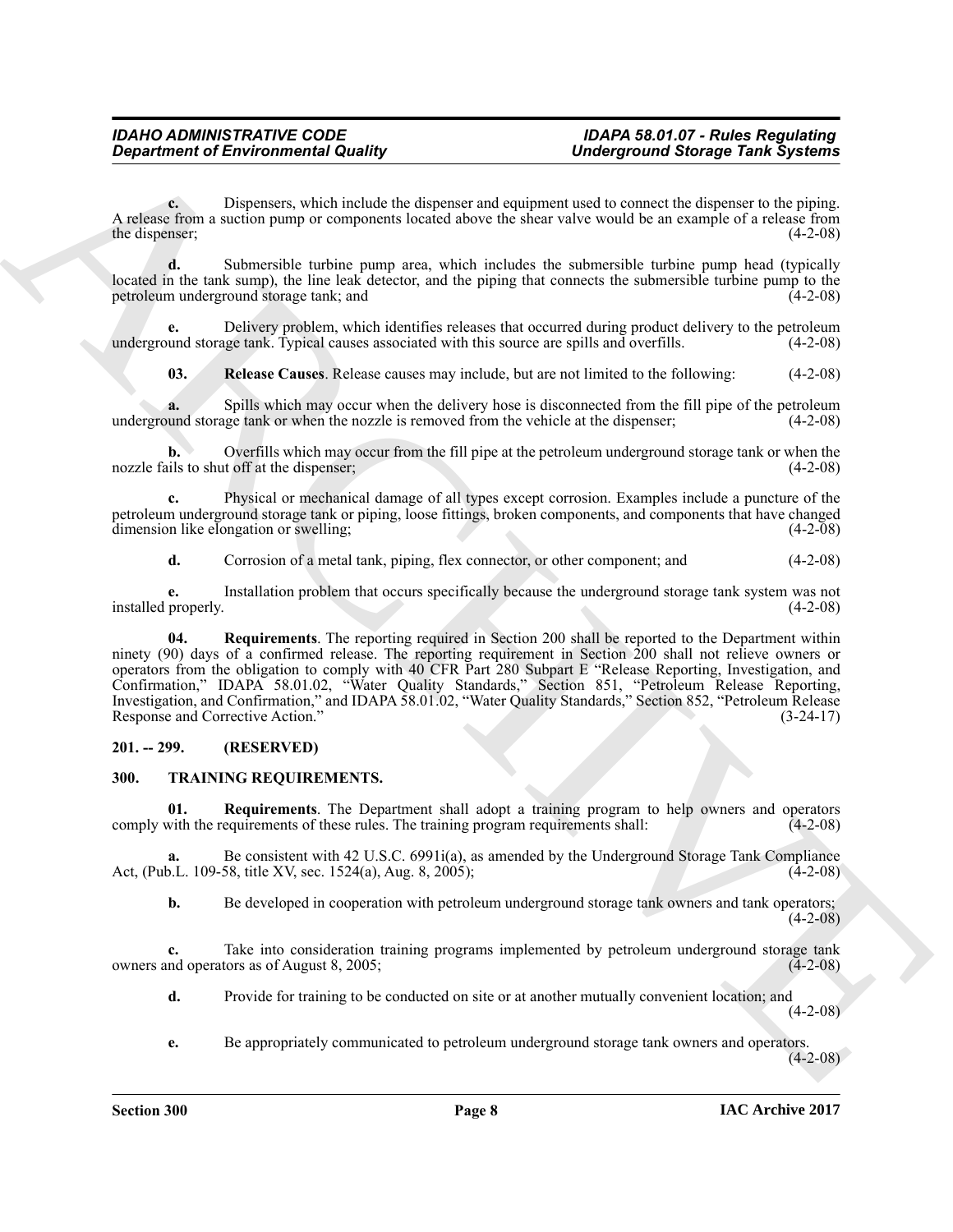**02. Operator Designation**. For each petroleum underground storage tank system regulated under these evantly commer or operator shall: rules, the owner or operator shall:

<span id="page-8-5"></span>**a.** Designate: (4-2-08)

The class A operator, who is the individual(s) having primary responsibility for on-site operation and maintenance of the petroleum underground storage tank system. This does not require that the class A operator be on site;  $(4-2-08)$ 

ii. The class B operator, who is the individual(s) having daily on-site responsibility for the operation and maintenance of the petroleum underground storage tank system. This does not require that the class B operator be on site at all times; and (4-2-08) on site at all times; and

iii. The class C operator, who is the daily, on-site individual(s) having primary responsibility for addressing emergencies presented by a spill or release from the petroleum underground storage tank system. The class C operator can be designated by the class A or B operator. (4-2-08)

**b.** Maintain a record at the facility where the petroleum underground storage tank is located listing each person designated in Subsections 300.02.a.i., 300.02.a.ii., and 300.02.a.iii. (4-2-08)

Notify the Department in writing of the individual(s) designated in Subsections 300.02.a.i. and thirty (30) days of the designation. (4-2-08)  $300.02$ .a.ii. within thirty  $(30)$  days of the designation.

<span id="page-8-6"></span>**03. Training**. The owner or operator of each petroleum underground storage tank system regulated under these rules shall ensure that the individual(s) identified in Subsections 300.02.a.i. and 300.02.a.ii. participate in<br>the training conducted by the Department or a state of Idaho approved third party. (4-2-08) the training conducted by the Department or a state of Idaho approved third party.

The individual(s) identified in Subsections 300.02.a.i. or 300.02.a.ii. shall provide training to the in Subsection 300.02.a.iii. (4-2-08) persons identified in Subsection  $300.02$ .a.iii.

**b.** The individual(s) identified in Subsection 300.02.a.iii. must be trained before assuming bility for responding to emergencies. (4-2-08) responsibility for responding to emergencies.

**c.** The individual(s) identified in Subsections 300.02.a.i. and 300.02.a.ii. shall repeat the training within thirty (30) days if the petroleum underground storage tank system for which they have responsibility is determined to be out of compliance with these rules. (4-2-08) determined to be out of compliance with these rules.

**d.** The individual(s) identified in Subsections 300.02.a.i. and 300.02.a.ii. shall be trained within thirty s of assuming operation and maintenance duties. (3-24-17)  $(30)$  days of assuming operation and maintenance duties.

<span id="page-8-7"></span>**04. Unattended Sites**. In the case of unattended sites, a sign must be posted in a location visible from the dispensers indicating emergency shut-off procedures and emergency contact phone numbers. (4-2-08)

### <span id="page-8-0"></span>**301. -- 399. (RESERVED)**

#### <span id="page-8-2"></span><span id="page-8-1"></span>**400. INSPECTIONS.**

*Gregoritoric of Environmental Robustian*, because the state of the state of the state of the state of the state of the state of the state of the state of the state of the state of the state of the state of the state of **01. Department Authority**. In order to fulfill the statutory requirements of Chapter 88, Title 39, Idaho Code, officers, employees or representatives of the Department, or third-party inspectors as described in Subsection 400.02, are authorized to inspect petroleum underground storage tanks, contents of the tanks, and associated equipment and records relating to such tanks, contents, and associated equipment. (4-2-08) equipment and records relating to such tanks, contents, and associated equipment.

#### <span id="page-8-4"></span><span id="page-8-3"></span>**02. Third-Party Inspections**. (4-2-08)

**a.** Third-party inspectors must be certified, licensed, or registered by an approved state program to perform on-site inspections. At a minimum, third-party inspectors must meet the requirements listed in Subsections 400.02.a.i. through 400.02.a.v.: (4-2-08) 400.02.a.i. through  $400.02$ .a.v.: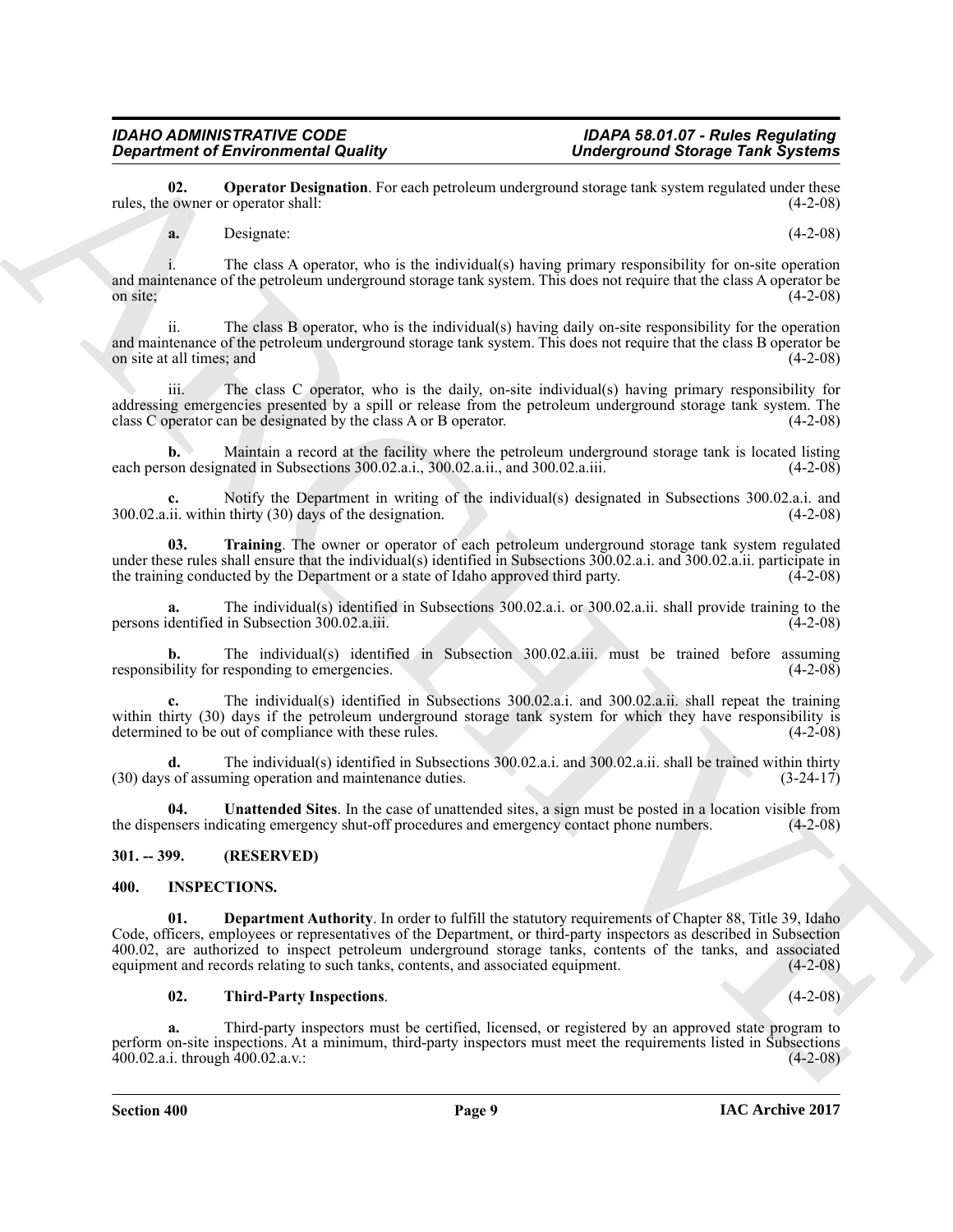#### <span id="page-9-6"></span><span id="page-9-0"></span>**401. -- 499. (RESERVED)**

#### <span id="page-9-5"></span><span id="page-9-4"></span><span id="page-9-3"></span><span id="page-9-2"></span><span id="page-9-1"></span>**500. DELIVERY PROHIBITION.**

|                      | <b>Department of Environmental Quality</b>                                                    | <b>Underground Storage Tank Systems</b>                                                                                                                                                                                                                                                                                                                                                                                                                               |             |
|----------------------|-----------------------------------------------------------------------------------------------|-----------------------------------------------------------------------------------------------------------------------------------------------------------------------------------------------------------------------------------------------------------------------------------------------------------------------------------------------------------------------------------------------------------------------------------------------------------------------|-------------|
| $1 -$                | pursuant to such protocols and procedures;                                                    | Be trained in the state-specific inspection protocols and procedures, and perform inspections                                                                                                                                                                                                                                                                                                                                                                         | $(4-2-08)$  |
| 11.                  | inspectors must be comparable to the training program for Department inspectors;              | Successfully complete the state's required training program. The training program for third-party                                                                                                                                                                                                                                                                                                                                                                     | $(4-2-08)$  |
| iii.                 | operation and maintenance of the petroleum underground storage tank;                          | Not be the owner or operator of the petroleum underground storage tank, an employee of the owner<br>or operator of the petroleum underground storage tank, or a person having daily on-site responsibility for the                                                                                                                                                                                                                                                    | $(4-2-08)$  |
| 1V.                  | on-site inspection requirement; and                                                           | Use an inspection report form developed by the Department. Review of applicable records and<br>other activities that can be accomplished off-site may be combined with activities conducted at the site to fulfill the                                                                                                                                                                                                                                                | $(4-2-08)$  |
|                      | third-party inspectors shall provide all supporting documentation for its inspection reports. | Complete and submit the inspection report to the Department in the manner and time frame<br>established by the Department. All third-party inspection reports must be submitted electronically to the Department<br>for review and for the Department to make a compliance determination for each site. If requested by the Department,                                                                                                                               | $(4-2-08)$  |
| b.                   | inspections to effectively assess inspector performance.                                      | Third-party inspection procedures must contain an audit program, developed by the Department, to<br>monitor third-party inspectors on a routine basis. The audit program must include a sufficient number of on-site                                                                                                                                                                                                                                                  | $(4-2-08)$  |
| provided by law.     |                                                                                               | If a third-party inspector fails to demonstrate to the approved state program adequate competence<br>and proficiency to perform petroleum underground storage tank inspections, or the approved state program otherwise<br>determines it is not appropriate for the third-party inspector to conduct on-site inspections as part of a third-party<br>inspection program, the approved state program must take appropriate action against the third-party inspector as | $(4-2-08)$  |
| 03.<br>CFR Part 280. |                                                                                               | Inspections. All inspections shall be done in accordance with the provisions of Section 39-108,<br>Idaho Code. At a minimum, an on-site inspection must assess compliance with the provisions of these rules and 40                                                                                                                                                                                                                                                   | $(3-24-17)$ |
| $401. - 499.$        | (RESERVED)                                                                                    |                                                                                                                                                                                                                                                                                                                                                                                                                                                                       |             |
| 500.                 | DELIVERY PROHIBITION.                                                                         |                                                                                                                                                                                                                                                                                                                                                                                                                                                                       |             |
| 01.                  | identified by the Department to be ineligible for such delivery, deposit, or acceptance.      | <b>Prohibition</b> . Effective August 8, 2007, it shall be unlawful for any person to deliver to, deposit<br>into, or accept a regulated petroleum substance into a petroleum underground storage tank at a facility which has been                                                                                                                                                                                                                                   | $(4-2-08)$  |
| 02.                  | Department determines one or more of the following conditions exists:                         | Classification as Ineligible. The Department shall classify a petroleum underground storage tank<br>as ineligible for delivery, deposit, or acceptance of a regulated petroleum substance as soon as practicable after the                                                                                                                                                                                                                                            | $(4-2-08)$  |
| a.                   | Required spill prevention equipment is not installed;                                         |                                                                                                                                                                                                                                                                                                                                                                                                                                                                       | $(4-2-08)$  |
| b.                   | Required overfill protection equipment is not installed;                                      |                                                                                                                                                                                                                                                                                                                                                                                                                                                                       | $(4-2-08)$  |
| c.                   | Required leak detection equipment is not installed; or                                        |                                                                                                                                                                                                                                                                                                                                                                                                                                                                       | $(4-2-08)$  |
| d.                   | Required corrosion protection equipment is not installed.                                     |                                                                                                                                                                                                                                                                                                                                                                                                                                                                       | $(4-2-08)$  |
| 03.                  |                                                                                               | Warning of Violations. The Department may classify a petroleum underground storage tank as<br>ineligible for delivery, deposit, or acceptance of a regulated petroleum substance if the owner or operator of the tank                                                                                                                                                                                                                                                 |             |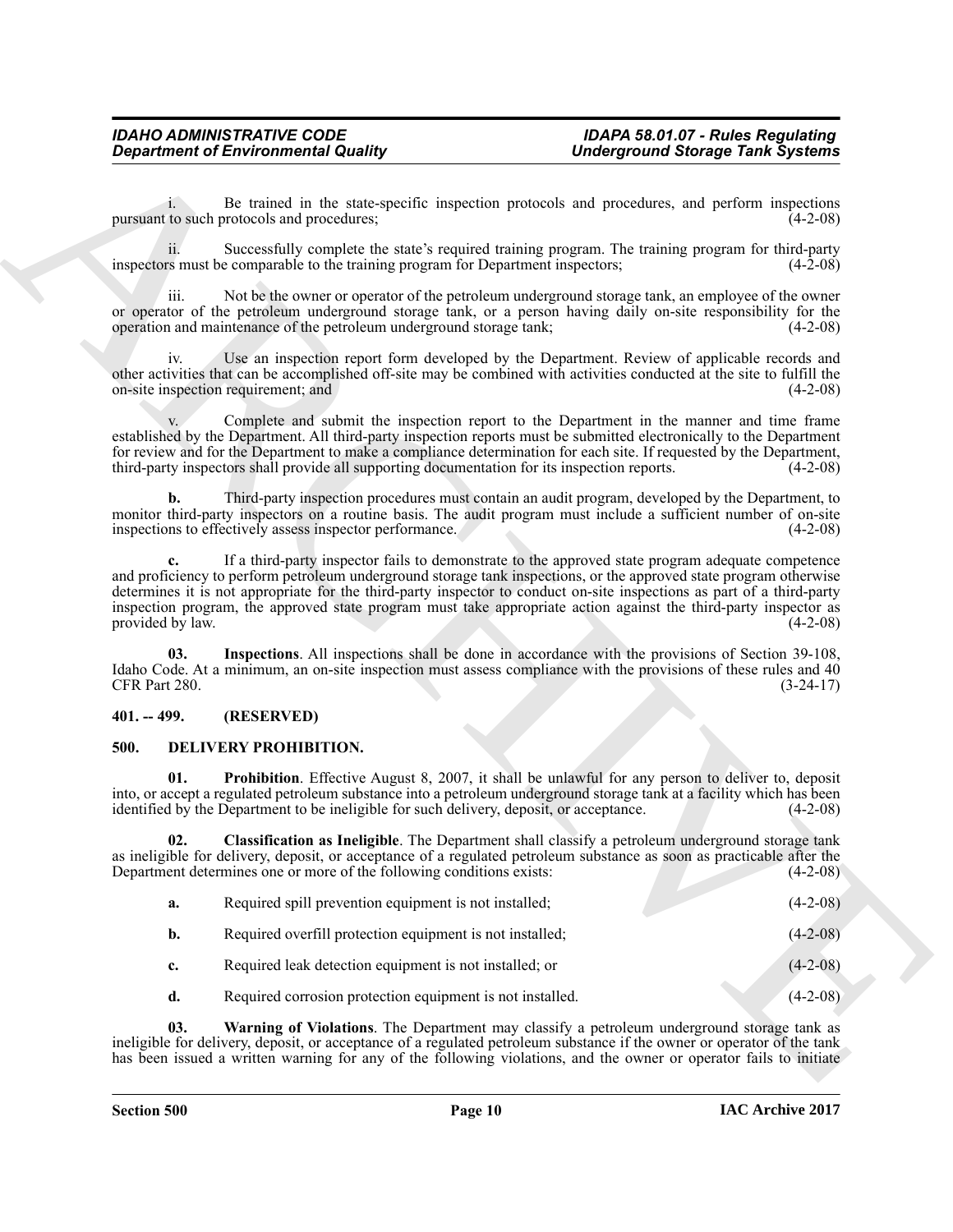corrective action within thirty (30) days of the issuance of the written warning, unless the deadline is extended by the Department: (4-2-08)

- **a.** Failure to properly operate or maintain leak detection equipment; (4-2-08)
- **b.** Failure to properly operate or maintain spill, overfill, or corrosion protection equipment; or (4-2-08)
- <span id="page-10-3"></span>**c.** Failure to maintain financial responsibility. (4-2-08)

**04. Service of Notice**. If the Department classifies a petroleum underground storage tank as ineligible for delivery, deposit, or acceptance of a regulated petroleum substance pursuant to Subsections 500.02 or 500.03, the Department shall provide a written notice of the determination to the owner or operator prior to prohibiting the delivery, deposit, or acceptance of a regulated petroleum substance. Notice is considered properly served by the Department in any of the following ways: (4-2-08)

<span id="page-10-2"></span>**a.** The notice is personally delivered to the owner or operator; or (4-2-08)

**b.** The notice is clearly posted at a public entrance to the facility where the petroleum underground storage tank is located and a copy of the notice is also sent by certified mail to the last known address of the owner<br>(4-2-08) or operator. (4-2-08)

**05. Red-Tagging**. Once service of the written notice of the ineligible determination is complete, the Department shall then attach a red tag to each fill pipe of the ineligible petroleum underground storage tank clearly identifying the tank as ineligible. The Department shall also maintain a list of all petroleum underground storage tanks that are classified as ineligible for delivery, deposit, or acceptance of a regulated petroleum substance. The Department shall make the list available to the public by posting the list on the Department's website at www.deq.idaho.gov. (4-2-08) www.deq.idaho.gov.

<span id="page-10-4"></span>**06.** Written Notice. The written notice required by Subsection 500.04 must include:  $(4-2-08)$ 

**a.** The specific reasons or violations that led to the ineligible classification; (4-2-08)

**b.** A statement notifying the owner and operator that the petroleum underground storage tank is ineligible for delivery and it is unlawful for any person to deliver to, deposit into, or accept a regulated petroleum substance into the petroleum underground storage tank; substance into the petroleum underground storage tank;

**c.** The effective date the petroleum underground storage tank is deemed ineligible for delivery;

 $(4-2-08)$ 

**d.** The name and address of the department representative to whom a written request for re-inspection and address of the department representative to whom a written request for re-inspection (4-2-08) can be made, if a re-inspection is necessary;

**e.** A statement regarding the right to appeal the Department's action regarding ineligible classification pursuant to IDAPA 58.01.23, "Rules of Administrative Procedure Before the Board of Environmental Quality"; and  $(4-2-08)$ 

<span id="page-10-0"></span>**f.** The option to request a compliance conference pursuant to Subsection 500.07. (4-2-08)

Gradrian of Environmental Quality<br>
spacing and Environmental Quality<br>
Spacing and Simulation of the cosmolo of the values of the values and the spacing and state and the cosmolo of the spacing and state and state and stat **07. Compliance Conference**. The owner or operator may request a compliance conference with the Department within fifteen (15) days of receipt of the notice. A compliance conference shall be scheduled within twenty (20) days and conducted in an informal manner by the Department. At the compliance conference, the owner or operator may explain why he believes the petroleum underground storage tank should not be classified as ineligible. During the compliance conference, the owner or operator and the Department will identify and establish appropriate acts and a time schedule for compliance as necessary. (4-2-08) appropriate acts and a time schedule for compliance as necessary.

<span id="page-10-1"></span>**08. Duration of Ineligible Classification**. The classification of a petroleum underground storage tank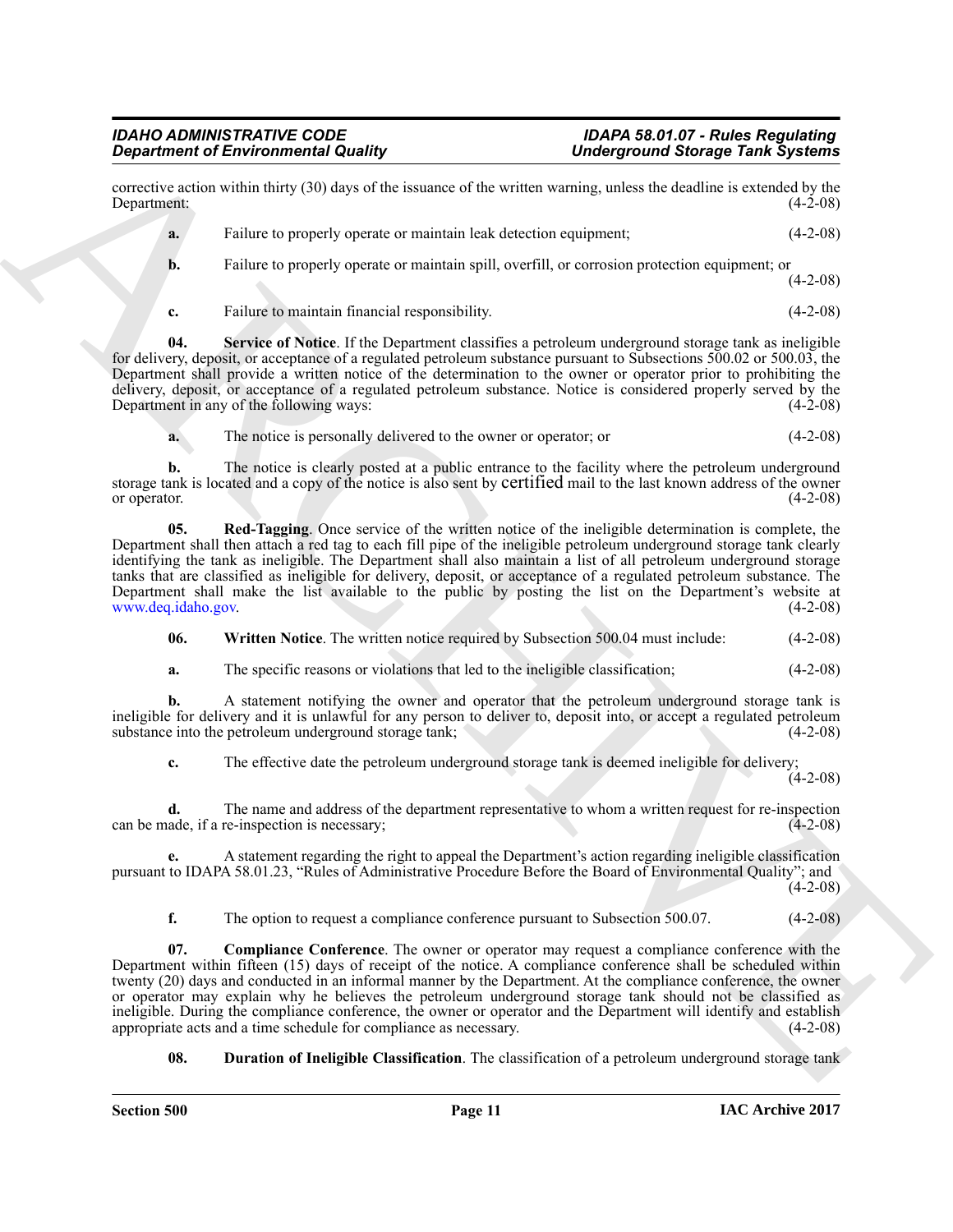**Singularized EF and the simulation of the state of the simulation of the simulation of the simulation of the simulation of the simulation of the simulation of the simulation of the simulation of the simulation of the sim** as ineligible shall remain in effect until the conditions cited in the notice no longer exist. If the Department determines that an ineligible storage tank has returned to compliance and is now eligible for delivery, deposit, or acceptance of a regulated petroleum substance, the Department or an authorized designee shall, as soon as practicable, remove the red tag from the petroleum underground storage tank and also remove the petroleum underground storage tank from the ineligible list posted on its website. The Department will also send a written notice to the owner and operator that an ineligible storage tank has returned to compliance and is now eligible for delivery, deposit, or acceptance of a regulated petroleum substance. (4-2-08) deposit, or acceptance of a regulated petroleum substance.

<span id="page-11-3"></span>**Declining Classification**. The Director may decline to classify a petroleum underground storage tank as ineligible if the Director decides that classifying the petroleum underground storage tank as ineligible for delivery, deposit, or acceptance is not in the best interest of the public. (4-2-08)

**a.** The Director may only defer application of delivery prohibition for up to one hundred eighty (180) days after determining a petroleum underground storage tank is ineligible for delivery, deposit, or acceptance of a regulated petroleum substance. (4-2-08)

**b.** The Director may authorize the delivery, deposit, or acceptance of product into an ineligible petroleum underground storage tank if such activity is necessary to test or calibrate the underground storage tank or dispenser system. (4-2-08)

<span id="page-11-4"></span>**10. Department Authority**. Nothing in Section 500 shall affect or preempt the authority of the Department to prohibit the delivery, deposit, or acceptance of a regulated petroleum substance to a petroleum underground storage tank under other existing authorities. (4-2-08) underground storage tank under other existing authorities.

<span id="page-11-5"></span>**11. Proper Notice**. A person shall not be in violation of Subsection 500.01 if the Department fails to the notice required by Subsections 500.04 and 500.05. provide the notice required by Subsections 500.04 and 500.05.

<span id="page-11-6"></span>**12.** Unlawful to Tamper with Red Tag. It shall be unlawful for any person to tamper with and/or he red tag without the Department's approval. (4-2-08) remove the red tag without the Department's approval.

#### <span id="page-11-0"></span>**501. -- 599. (RESERVED)**

#### <span id="page-11-9"></span><span id="page-11-1"></span>**600. PETROLEUM UNDERGROUND STORAGE TANK DATABASE.**

**01. Maintenance**. The Department shall maintain a database which provides details on the status of all petroleum underground storage tanks in the state of Idaho which are subject to regulation. The database shall be updated no less than the end of each calendar quarter. (4-2-08)

<span id="page-11-13"></span><span id="page-11-12"></span><span id="page-11-11"></span><span id="page-11-10"></span>**02. Identification**. The database shall identify any tanks subject to delivery prohibition. (4-2-08)

**03. Petition**. Petroleum underground storage tank owners or operators may petition the Department to correct any inaccurate information for their tanks and the Department shall correct any such inaccurate information within thirty (30) days after verification. (4-2-08)

**04.** Availability. The database shall be available to the public on the Department's website at  $q$ , idaho.gov. (4-2-08) www.deq.idaho.gov.

#### <span id="page-11-7"></span><span id="page-11-2"></span>FEE SCHEDULE FOR UNDERGROUND STORAGE TANKS.

All regulated underground storage tanks shall pay an annual underground storage tank fee provided in Section 39- 119, Idaho Code. The fee shall be assessed to regulated underground storage tanks as provided in Section 601. . (3-24-17)

#### <span id="page-11-8"></span>**01. Fee Criteria**. (3-24-17)

**a.** Compartment and siphon-manifolded underground storage tanks shall be treated as separate und storage tanks. (3-24-17) underground storage tanks.

**Section 600 Page 12**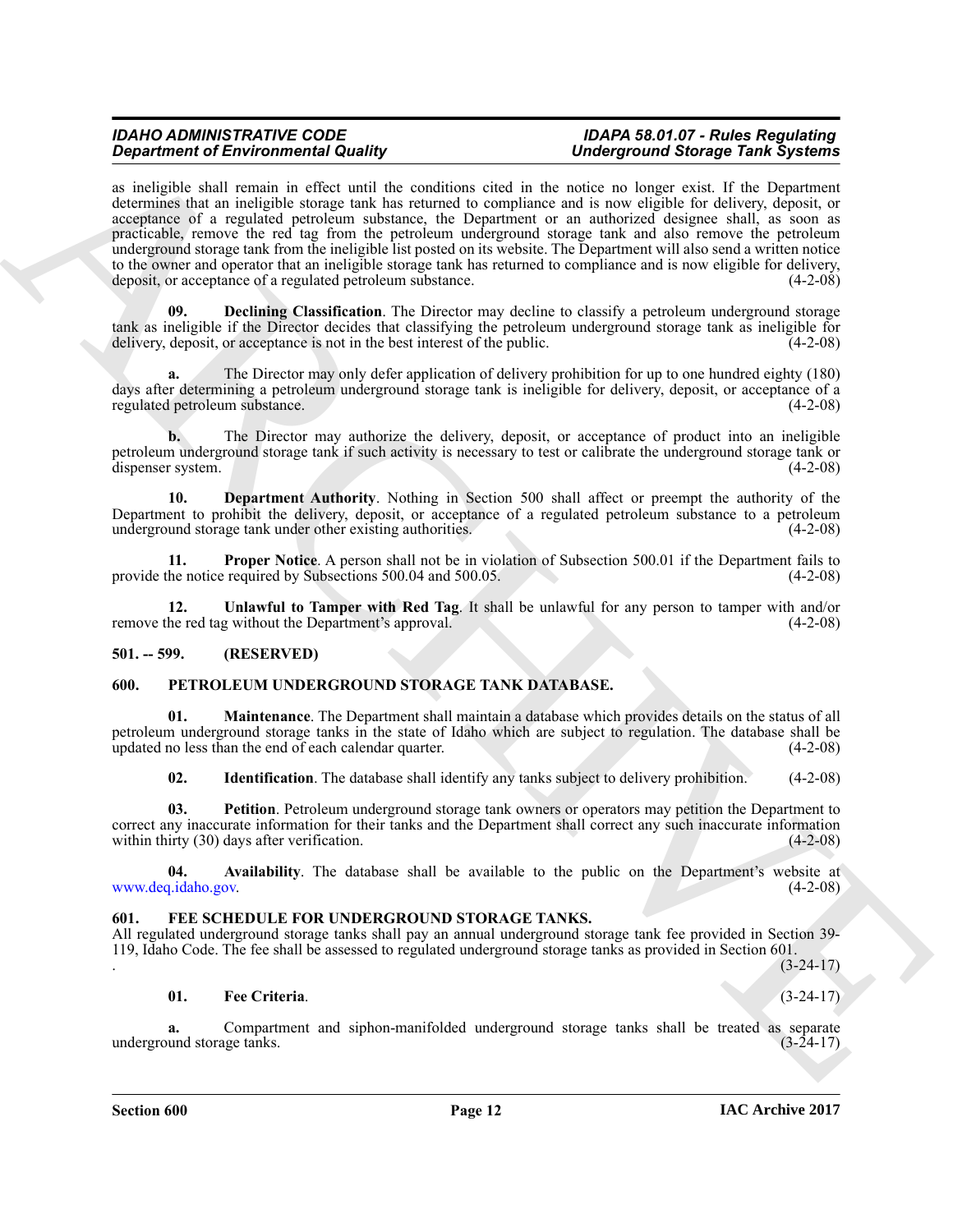#### <span id="page-12-4"></span>**02. Fee Amount and Schedule**. (3-24-17)

<span id="page-12-7"></span><span id="page-12-3"></span><span id="page-12-2"></span><span id="page-12-1"></span>
$$
03. Billing. (3-24-17)
$$

|                                   | <b>Department of Environmental Quality</b>                                                                                                                                                                                                                                                                                                                | <b>Underground Storage Tank Systems</b> |             |
|-----------------------------------|-----------------------------------------------------------------------------------------------------------------------------------------------------------------------------------------------------------------------------------------------------------------------------------------------------------------------------------------------------------|-----------------------------------------|-------------|
| b.                                | Temporarily out of use tanks are included in Section 601.                                                                                                                                                                                                                                                                                                 |                                         | $(3-24-17)$ |
| 02.                               | <b>Fee Amount and Schedule.</b>                                                                                                                                                                                                                                                                                                                           |                                         | $(3-24-17)$ |
| a.<br>succeeding year.            | Annual fees shall be paid for each fee year beginning January 2. 2018, and continuing for each                                                                                                                                                                                                                                                            |                                         | $(3-24-17)$ |
| b.<br>following year's fee.       | The annual fee per underground storage tank is one hundred dollars (\$100). The annual fee shall<br>not exceed one hundred dollars (\$100) and will be re-calculated each year if the fee balance exceeds thirty-five<br>thousand dollars (\$35,000). Any fee balance above thirty-five thousand dollars (\$35,000) will be used to reduce the            |                                         | $(3-24-17)$ |
| c.<br>January.                    | New underground storage tanks installed after January 2 will not pay a fee until the following                                                                                                                                                                                                                                                            |                                         | $(3-24-17)$ |
| 03.                               | Billing.                                                                                                                                                                                                                                                                                                                                                  |                                         | $(3-24-17)$ |
| a.                                | An annual fee invoice will be generated and mailed in November for each owner listed in the<br>Department's Underground Storage Tank Database.                                                                                                                                                                                                            |                                         | $(3-24-17)$ |
| b.<br>storage tanks is incorrect. | Owners will have one (1) month to notify the Department in writing if the number of underground                                                                                                                                                                                                                                                           |                                         | $(3-24-17)$ |
| 04.<br>Boise, ID 83706-1255.      | <b>Payment</b> . Payment of the annual fee shall be due on January 2, unless it is a Saturday, a Sunday, or<br>a legal holiday, in which event the payment shall be due on the successive business day. Fees paid by check or money<br>order shall be made payable to the Idaho Department of Environmental Quality and sent to 1410 North Hilton Street, |                                         | $(3-24-17)$ |
| 05.                               | Delinquent Unpaid Fees. An owner will be delinquent in payment if the annual fee has not been<br>received by the Department by March 1.                                                                                                                                                                                                                   |                                         | $(3-24-17)$ |
| 06.                               | <b>Enforcement</b> . Failure to comply with Section 601 shall be subject to enforcement and penalties<br>pursuant to the enforcement provisions of Section 39-108, Idaho Code, (Idaho Environmental Protection and Health<br>Act), and Section 39-8811(2), Idaho Code, (Idaho Underground Storage Tank Act).                                              |                                         | $(3-24-17)$ |
| 07.                               | Nonrefundable. The annual fee required by these rules shall be nonrefundable.                                                                                                                                                                                                                                                                             |                                         | $(3-24-17)$ |
| 08.                               | Fee Report. Prior to February 1 of each year, the Director shall report to the Governor and the<br>Idaho Legislature on the use of fees collected the previous year. At a minimum, the report shall include:                                                                                                                                              |                                         | $(3-24-17)$ |
| a.                                | A list of all tanks subject to inspection;                                                                                                                                                                                                                                                                                                                |                                         | $(3-24-17)$ |
| b.                                | The type of inspection and regulatory authority or guidance used; and                                                                                                                                                                                                                                                                                     |                                         | $(3-24-17)$ |
| c.                                | A detailed accounting of how fee funds were spent.                                                                                                                                                                                                                                                                                                        |                                         | $(3-24-17)$ |
|                                   | (RESERVED)                                                                                                                                                                                                                                                                                                                                                |                                         |             |

#### <span id="page-12-6"></span><span id="page-12-5"></span><span id="page-12-0"></span>**602. -- 999. (RESERVED)**